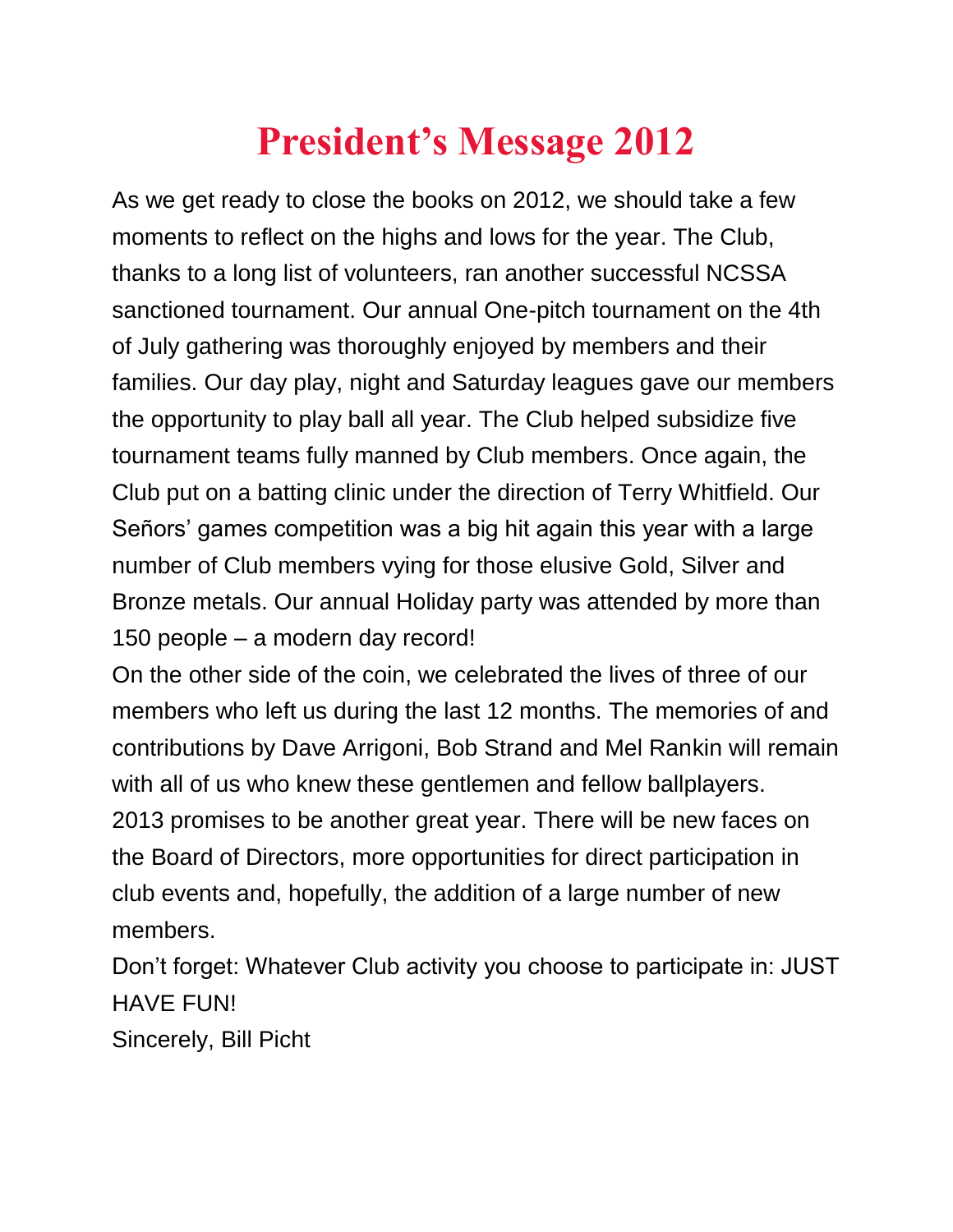#### **Holiday Party on December 1**

The Club's annual Holiday party will be held on Saturday night, December 1, at 6:00, at the Veteran's Memorial Building in Redwood City. Board member Pat Michael is again coordinating with help from Donna O'Farrell, Mo Hosoda, and Ginger Mah. The plans are for another delicious sit-down dinner, raffle prizes, open bar, creative entertainment, dancing, the announcement of Most Improved Player of the Year, and fun and fellowship. If you have an item to donate for the raffle or auction, please contact Pat Michael at 299-0331. Last year's party was by far the largest in the Club's history—a 25% increase over the year before record attendance! More than 150 guests enjoyed great food and beverages; the return of the Marshettes with synchronized swimming (you had to be there); linedancing instruction; slow dancing (except Mo the DJ's chicken dance); 40 raffle prizes worth more than \$1000; three great auction items; table door prizes of poinsettias; and a lively evening. Again, the committee delivered a smooth, on time, balanced program. Nick Loimo was honored for longevity and Joe Ramos won the coveted trophy for Most Improved Player.

#### **Annual Meeting**

The annual meeting of the Club will be at the Veterans Memorial Senior Center in Redwood City at 7:00 pm on January 9, 2013. At that time, election of officers will take place, board members will be elected, and other agenda business items will be addressed. There a quite a lot of By-Laws updates that will also be voted on. Every member is welcome to attend. There will be several vacancies on the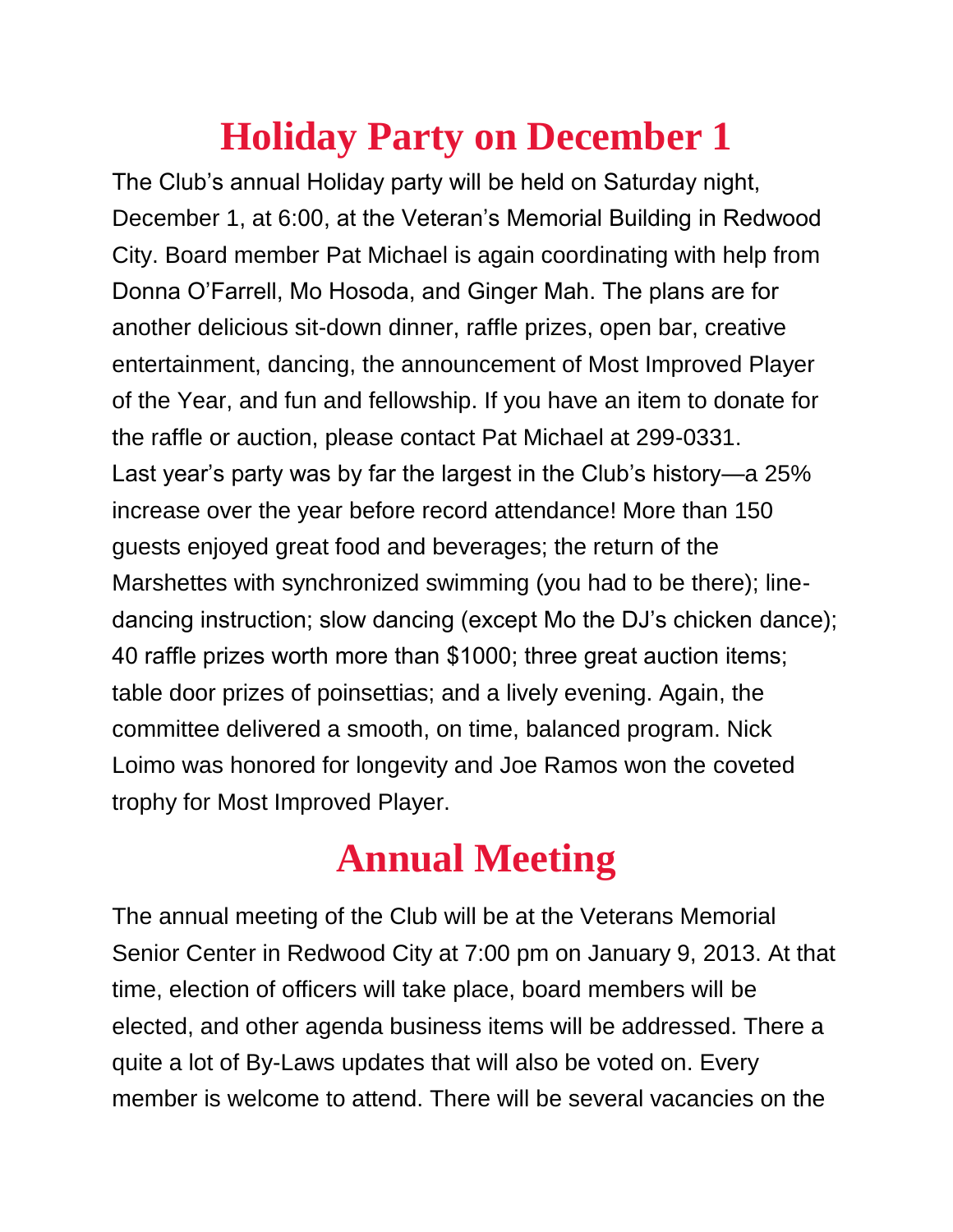board and those wishing to serve can contact Bill Picht, President, at 650-303-9114.

### **Club Officers**

At the annual meeting in January, Bill Picht was reelected as this year's president of the Club; Dennis Logie as vice president; Bob Cushman as treasurer; and Pat Michael as recording secretary. Other board members are Sandy Bettencourt, Bob Elwood, Joe Kirby, Steve Bowerman, and Pat Michael. Angelo Rizzato replaced Joe Kirby following Joe's resignation. Donna O'Farrell is appointed membership secretary.

# **City Affirmation**

Redwood City relishes its relationship with the Club, and to show its appreciation, the city put on a hot dog lunch in November, right after day play. Eric Newby, our rec department overseer and Bruce Utecht, the head of the Senior Center, were the chefs on what was probably the coldest, windiest, most blustery day of the year! Still, more than 40 members enjoyed the treat and City Parks, Rec, and Community Services Director, Chris Beth, made some kind remarks about our Club.

#### **Saturday League Begins November 17**

This year's Saturday League at Hawes Park will be under the direction of Dean Perkins with Hiroshi Tarumi as administrative assistant and Bob Cushman as consultant. As in the past, all games are doubleheaders beginning at 9:00, 11:30, and 2:00. Although eight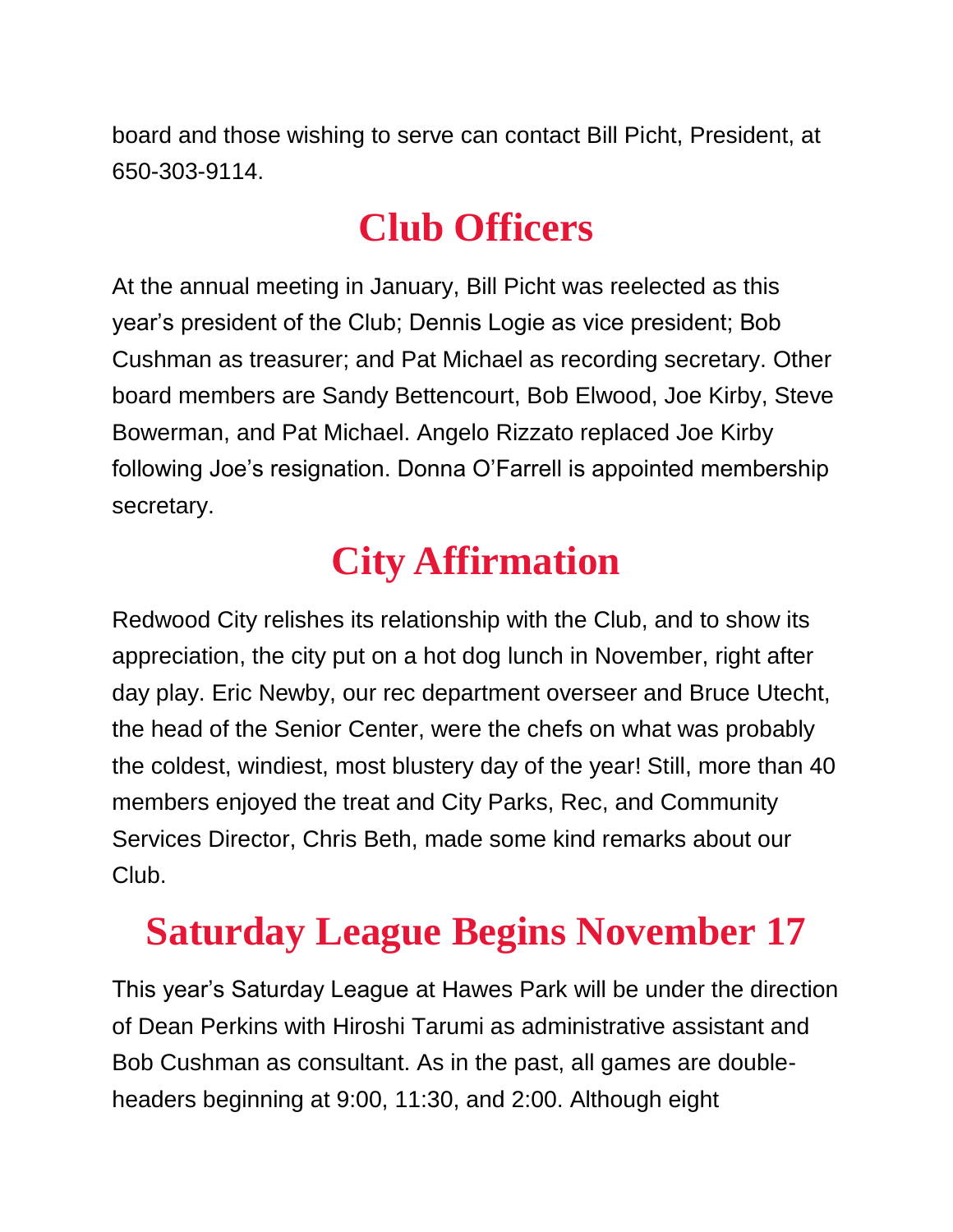tournament teams are part of a regular schedule, there is often room for walk-ons to play each Saturday for teams missing players that Saturday. You must be a member of the Señors to play, however, and 60 or older. The league will conclude on February 23 In last season's Saturday play, Rich Simonson had a day for the ages! On the very first Saturday, he hit a triple off of the right field fence, a home run over the center field fence at 305 feet, and another blast over the left field fence, about 340feet! Unfortunately, Hawes Park rules are that home runs into the street result in 3 outs (I guess the thinking is that you just shouldn't play there if you are as strong as Rich).

# **Monday Night Winter League**

The Night Winter League moved back to Redwood City on Mondays. Play began on September 10 and the first round will conclude before Christmas. Debbie Coyne is serving in her last year as the commissioner and there are four teams. As with the Saturday league, there is often room for walk-ons on any Monday night, but you must be a member of the Señors to play with a team.

# **Tuesday Night Summer League**

This summer's Tuesday Night League in San Carlos was an active and competitive one. Thanks to Debbie Coyne and Bill Picht for serving as commissioners of this league.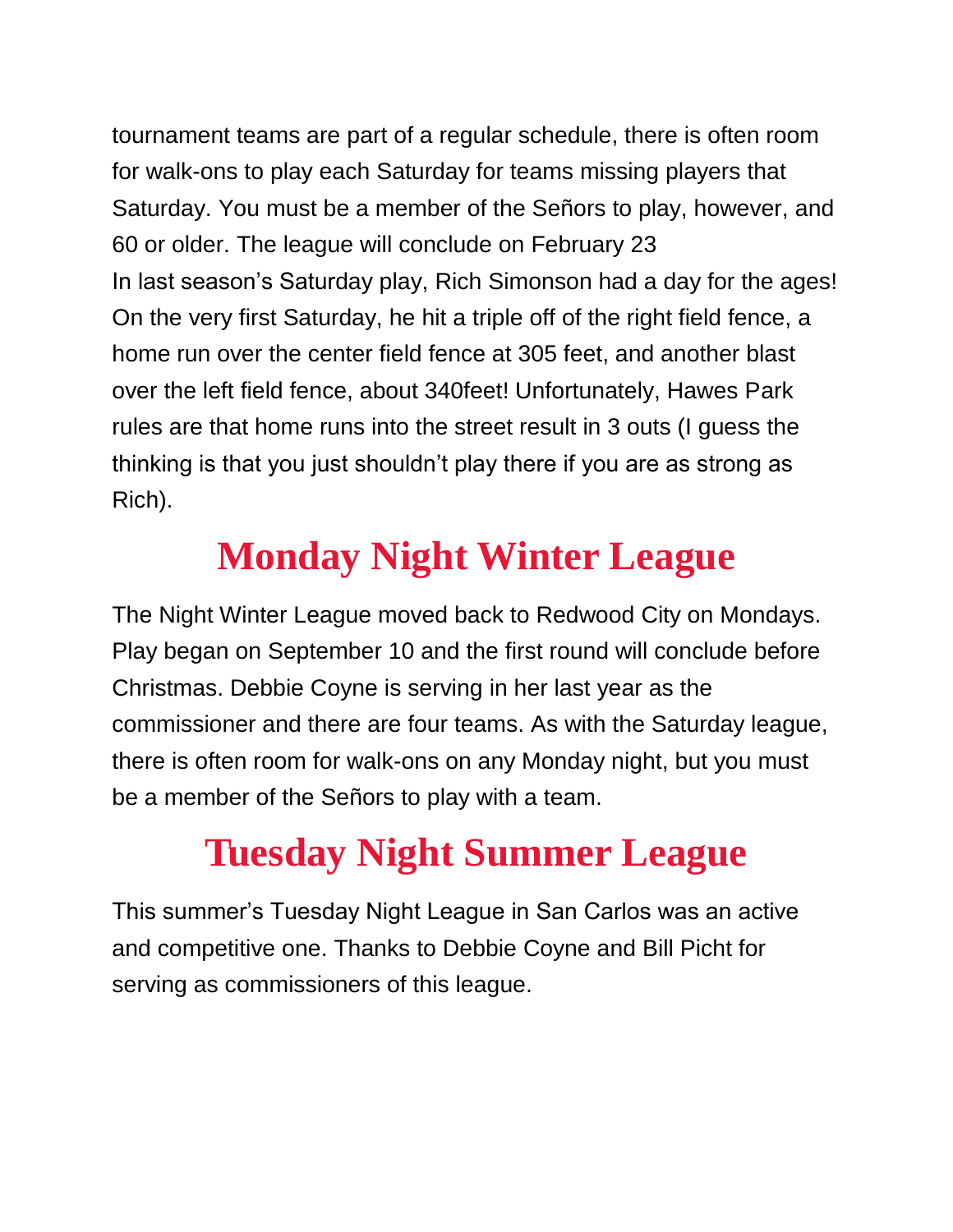# **Hitting Clinic**

Once again, Terry Whitfield, former Giants star and in-demand hitting coach, was our instructor for a series of batting clinics offered to all Señors members in the Spring. Despite the early season, we were able to get every session in and those who attended greatly benefited. One of them, Larry Nissim, drove 2 1/2 hours to participate! We'll plan to have Terry come again to help us improve. He does have a batting cage in Burlingame and some members have taken advantage of further personalized instruction.

## **Deadline for New Dues Is December 31**

Yes, it is that time of year again. Your \$45.00 dues pay for more than 140 days of open play during the week with new softballs each day, liability insurance for members, Señors Games, One-Pitch Tournament and barbecue, and free membership for those 80 and older. In addition, the dues subsidize our Holiday party, batting clinic, tournament teams, and our annual trip to San Jose to watch the Giants.

Dues can be paid at any time for the full year of 2013. Future new members who pay their dues for 2012 through the end of the year will also be covered for 2013! What a bargain! Anyone you know that would like to join the Señors? Please note that after January 1, only paid up members will be able to participate in open play, a league, or be part of a subsidized team for tournament play. We are also interested in updates on address, phone, and e-mail information to keep our large and growing roster current.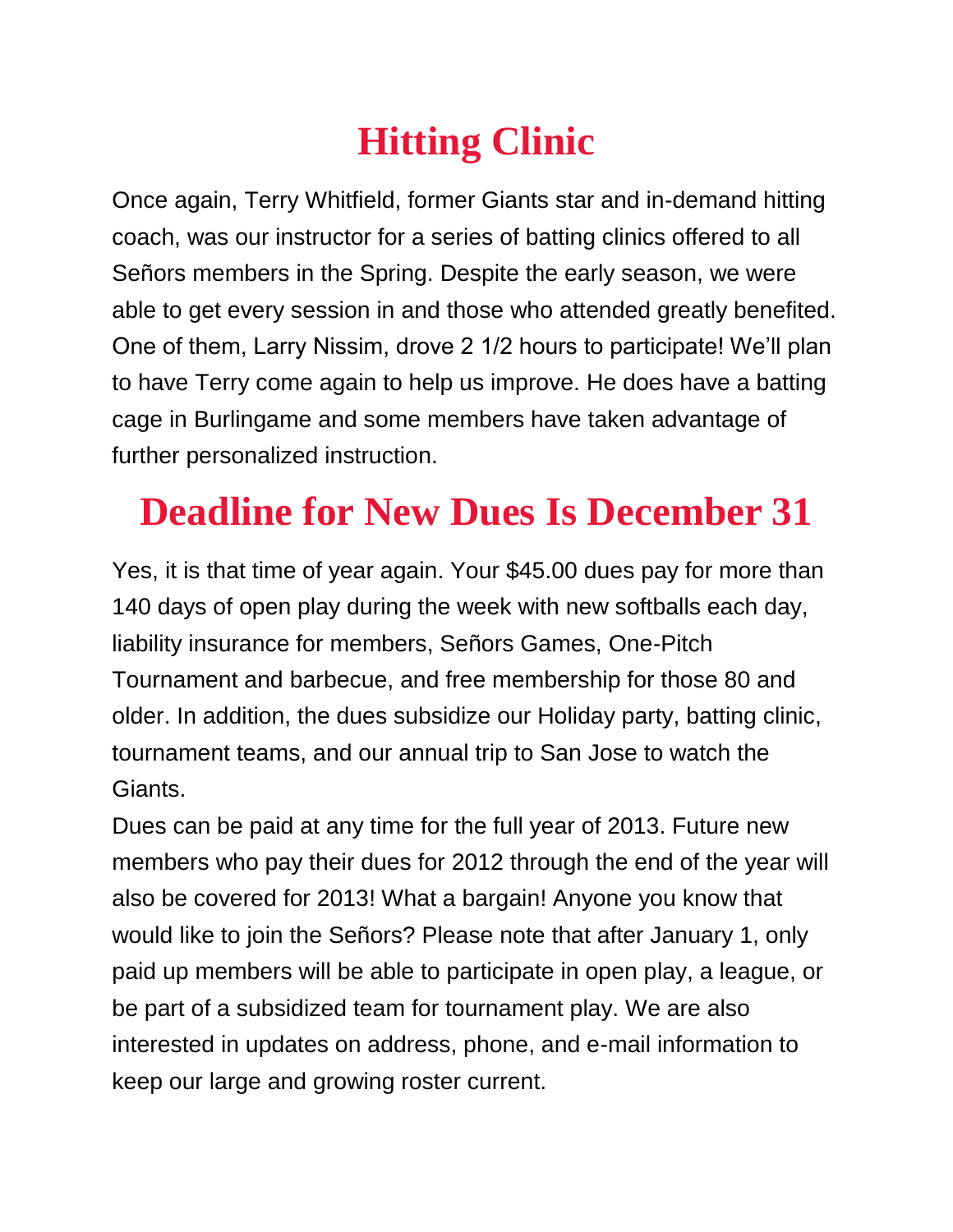# **Rule Change enhances play**

With Board approval, a smaller women's ball was introduced in January for women to help equalize the distance. In that month, Angeli Edhammer hit a grand slam home run! She also hit a shot to the infield that broke one member's thumb! Now that is equalizing things!

## **Information: Rain Line and Web Site**

If you are concerned about field conditions, location of open play, rain conditions at tournaments out of the area, and many other items, the Club's info line is 650-363-1140. It's accessible 24-hours a day. Check there first for information. The Club also has a web site at www.seniorsoftball.us with more information added constantly.

#### **Tournament Results for Sponsored Teams**

As the 2012 tournament season concludes with the Las Vegas World Championship, we look back on the five Club-sponsored teams that participated throughout northern California and in other states. Our sponsorship this year involved paying ASA registration, liability insurance, \$1000 supplement toward tournament fees, and free entry in our own Redwood City Tournament. Here's how our teams did on the tournament circuit. Clubs wishing to be sponsored for 2013should contact any director now for consideration.

The **Redwood City Chiefs 75s** continued to be the most active team as they entered 15 tournaments in three different associations. They won no tournaments in NCSSA, but came in second in Rock 'N Reno,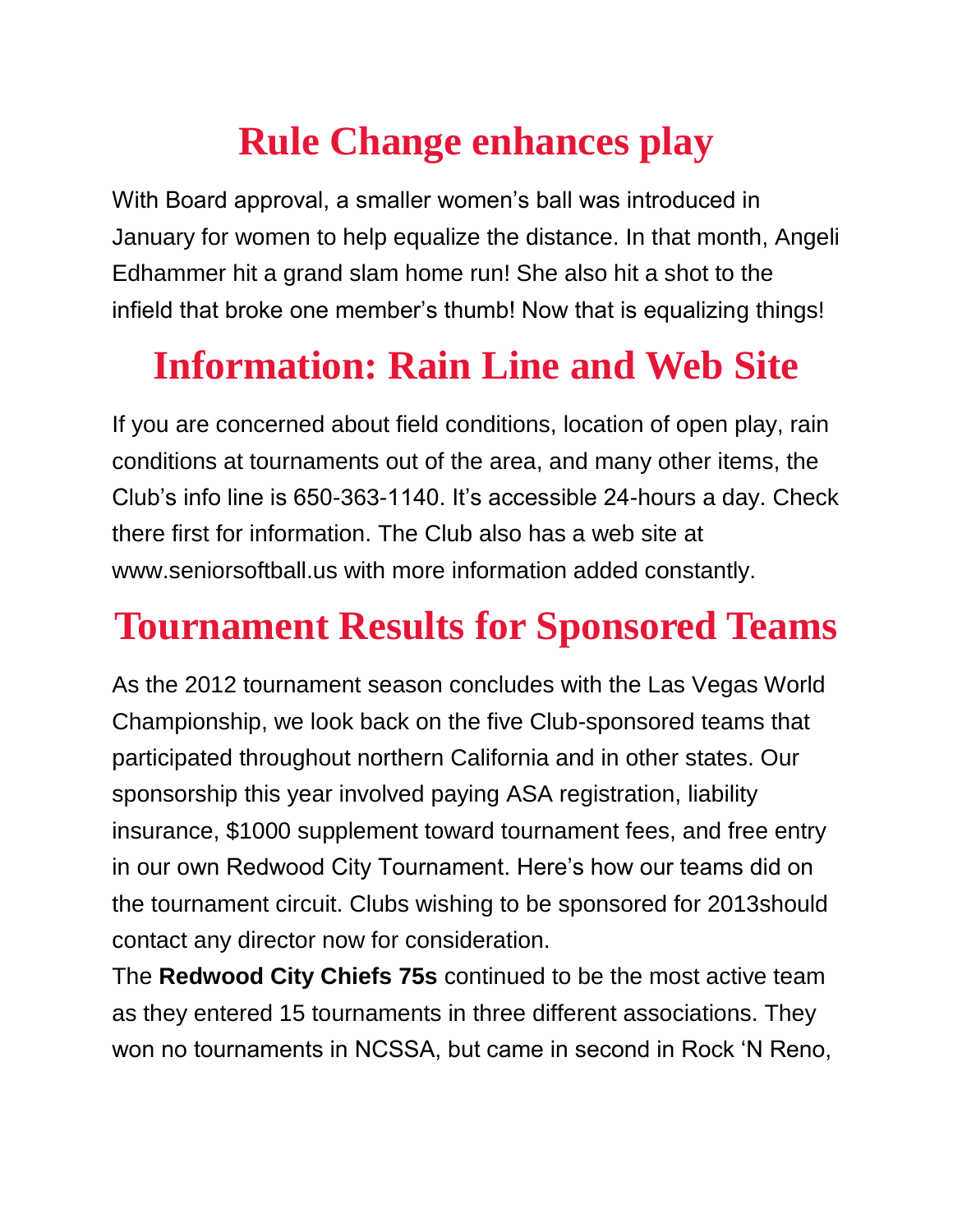the huge SSUSA tournament, and third in the Western Nationals in Aurora, Colorado.

The **State Roofing Royals 75s** team had a challenging year after being reranked to a major status as the reigning Western Regional Champions, National Champions, and World Champions!! They were active in 10 tournaments, winning 2 of them.

The **State Roofing Royals 70s** team also had a good year, winning 2 of the12 tournaments they entered plus a third-place finish at the Cal Cup and a second-place finish at the Hall of Fame tourney, NCSSA's largest annual tournament.

The **Redwood City Chiefs 75-80s**, is one of the two oldest teams in northern California. They entered 8 tournaments, and placed third in the Rock 'N Reno and third in the World Championships.

The **Redwood City Cardinals** continued to play competitively, and began the season with winning the Palm Springs Invitational in February. They had no other wins in the 10 tourneys they entered, but claimed third in the Rock 'N Reno.

### **Club Tournament a Success**

Our annual June tournament made a name for itself with four days of tournament play that attracted 25 teams to our wonderful all-weather fields. The tournament was dedicated to the memory of Club member Bob Strand, a nationally known senior softball figure, who died that month. A moment of silence for Bob was held at each field at the start of play in each bracket over the four days.

Only the 75 Royals of our sponsored teams played "poor hosts," winning their bracket. The weather was fine and the tournament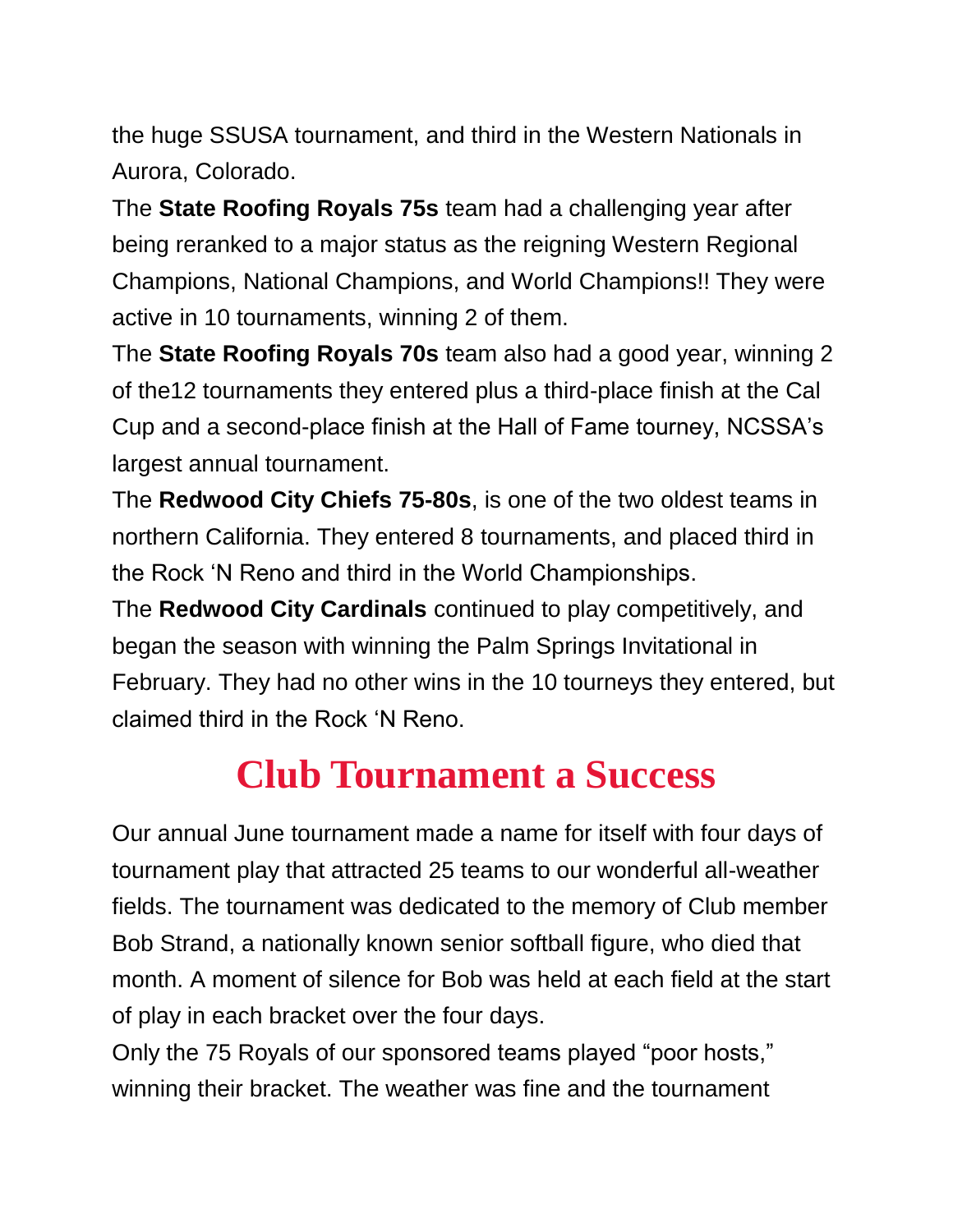finished on time and with few problems, despite the logistics of playing at two venues almost a mile apart. Many, many volunteers made this tournament a success, under the leadership of Tournament Director, Dean Perkins

# **July 4th One Pitch Tournament**

A huge turnout for our annual tournament and BBQ this year as almost 300 Club members and families and friends attended. There were four teams in the American League competition and three teams of more "seasoned" players in the National League bracket. Many volunteers made this annual event a great success with ample food, raffle items, and tournament fun for all.

In the National League, all three teams fought hard and achieved one win and one loss each. This resulted in using established tie-breaking rules. Head to head competition was a wash, with everyone having one win. The decider was "total number of runs allowed in all games played". Perky team three, captained by Dean Perkins was the 1st Place Champion Team. Carl Woodruff's Warriors was the runner-up team, and Bill Beshore's Bombers allowed the most runs to be scored (only an average of 4 per game!) for third. The Bombers won last year and vow to regain the championship in2013. Of special note, 88-yearold Richard St. Denny hit a home run, celebrated even by his team's opponents.

In the American League, all four teams played exceptionally well in both offense and defense. There were four tied games this year. Captain Gordon Bell, as he did last year, rang some bells and retained his Championship status with 3 1/2 game wins. In very close pursuit,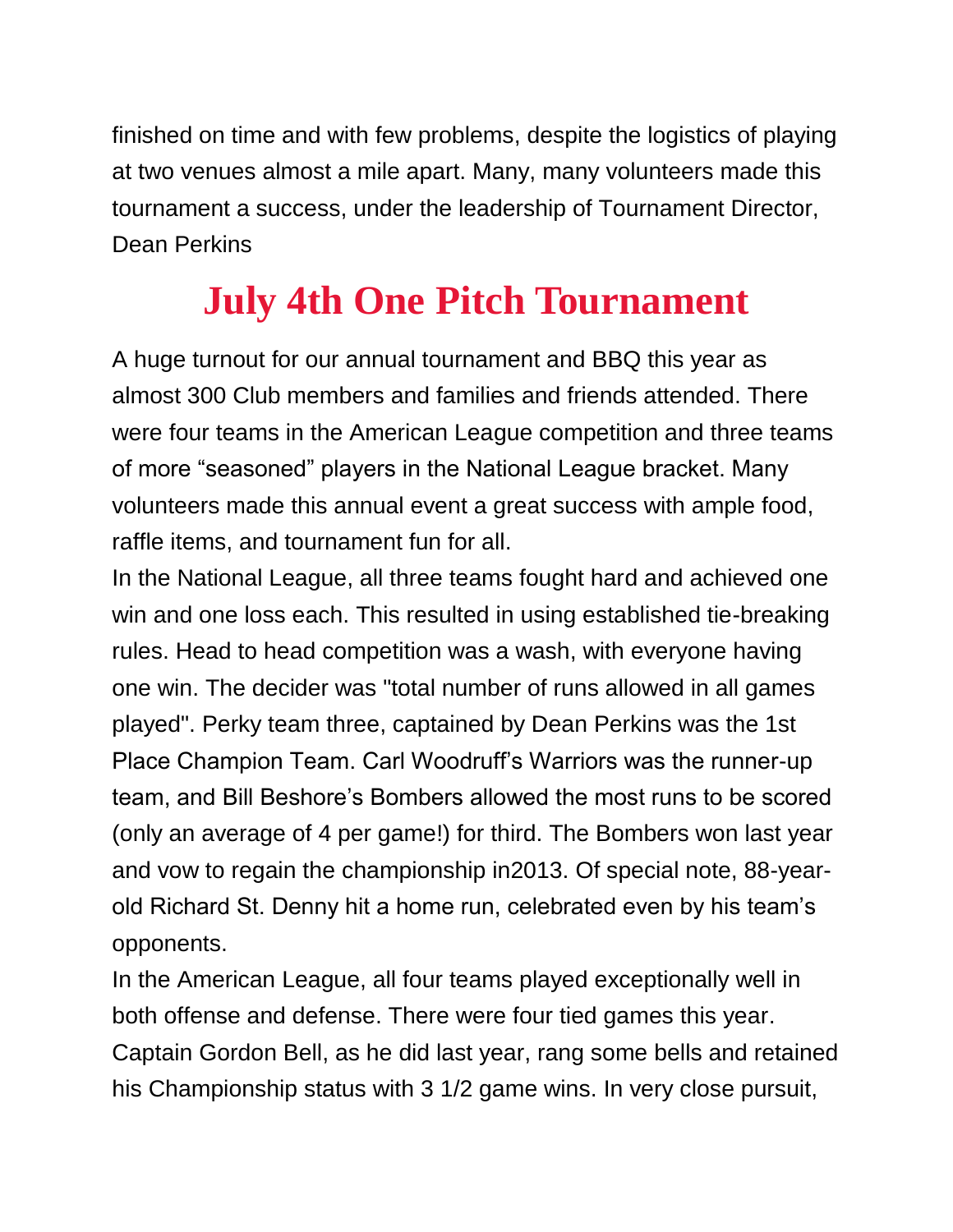only 1/2 game behind, was Tony Correia's Conquerors, in Tony's maiden voyage as a captain. John Leland's Long-Arms returned and finished in third place. Bruce Barnes, captain of the fourth-place team, swore to return next year as a spoiler and take the championship title away from Gordy's Bell-Ringers team. A memorable event was the home run by Dennis Kain, one of the longest in memory for senior softball play!

The champions and runners-up in both leagues were ceremoniously awarded the appropriate and prestigious 4th of July One-Pitch shirts, and have full bragging rights until next year's annual event.

## **4th Annual Señors Games**

September 27, 28, 2012: What a wonderful two days of competition under cloudy skies which resulted in cool weather, and a great turnout, a little larger than last year.

**Hit For Distance:** There seemed to be a power outage this year, as no new records were set and in some age groups, no one came close to existing records. Repeat observers agreed that our pitching machine, Old Sparky, be haved better than some years, so maybe we are just getting older! Tony Correia drove the ball 285 feet for the gold in the 50s; and Bob Ligh stroked a sharp single in the 60-64 division to win. Competition was tight in the next two divisions, as Rob Patton took first with 229 feet in the 65-69 group, with Harry Smith second at 219, and Hiroshi Tarumi 3rd with a shot of 217 feet. In the 70-74 division, the gold went to Louis Schultz with a blast of 176 feet, followed by Roger Severin at 171, and newcomer, Mike Martello at 159. Buddy Hollinger took home gold in the 75+ division, followed by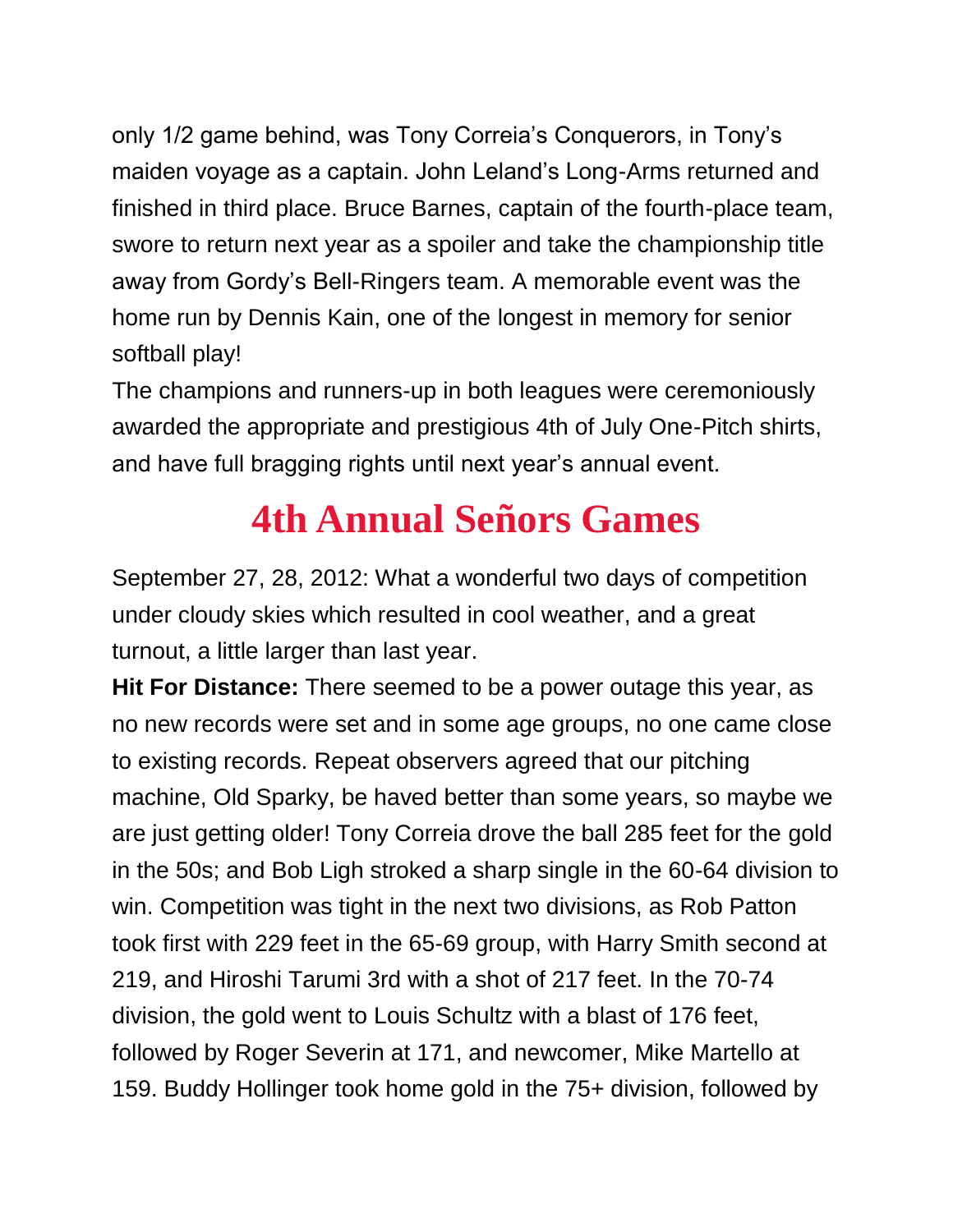Carl Woodruff and Dave Reck. Two women batted for top honors in the Women's Division, with Division record holder Brenda Guzman edging out Angeli Edhammer.

**Hit For Accuracy:** Once again we saw contestants tightening their stroke in this event and outhitting their distances in the first event! In the 50s, Joe Bozzuto Jr. was the winner, followed by Peter Lewis and Brad Spuitenburg. Bob Lighand Bob Mar tied for the gold in the 60-64. There were some excellent scores in the 65-69 Division with Hiroshi Tarumi tying the world record with a perfect 100%, closely followed by Rob Patton with 80% and John Gordon with 60%. Another world record of 100% was turned in by Bob Cushman in the 70-74 category, winning the gold over Howard Patridge and followed by Louis Schultz. In the 75+ Division, Morris Hosoda tied for the gold with 60% (and a special merit for an 80+ participant) with Carl Woodruff; Bill Beshore and Buddy Hollinger tied for the bronze with Beshore amazing all by deliberately hitting to right center field. The women had a two-way tie for gold between world record holder Brenda Guzman and Donna O'Farrell, with Sandy Bettencourt taking the bronze.

**Fly Ball Catching:** Although the distances were the same this year, fielding percentages were down in the 50s as Joe Bozzuto Jr. took the gold and Brad Spuitenburg the silver. In the 60-64 Division, Bob Mar won over Tim Gravett. The closest contest was in the 65-69 Division where John Gordon and Jim Ilnicki tied with a perfect 100%, followed by a two-way tie for third between Rob Patton and Greg Lum Ho. A tiebreaker round was held as Harry Smith had also tied in the first round. Roger Severin astounded the crowd with a 100% score in the 70-74 since he was out of practice, and he was followed by George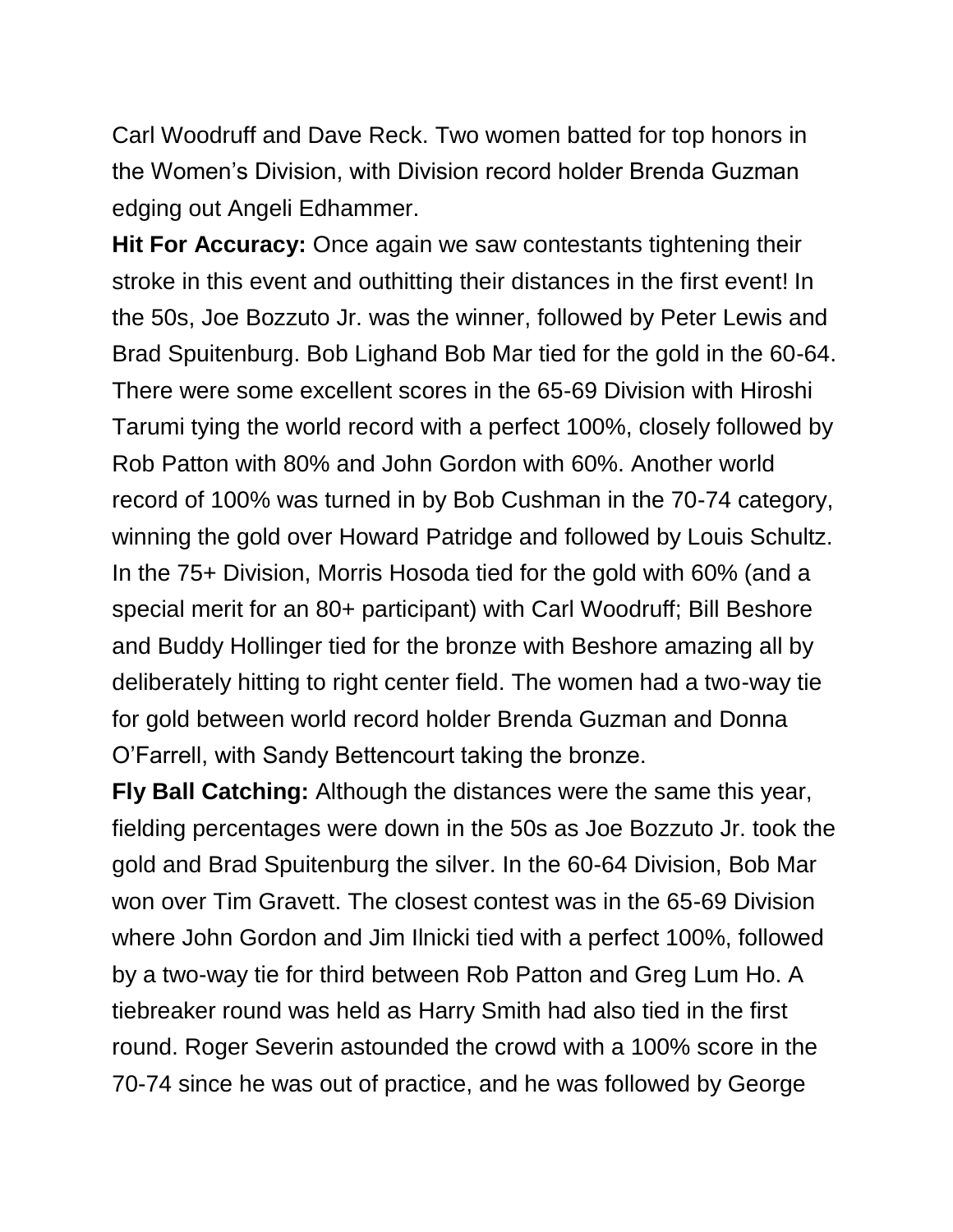Brownfield and Bob Cushman tying for second. Bill Beshore won the 75+ with a 100% score and Paul Amaya took second followed by Dean Perkins for third. For the women, it was Brenda Guzman again, equaling her world record of 100%, followed by Angeli Edhammer with only one miss, and Sandy Bettencourt for the bronze.

**Ground Ball Fielding:** Maybe Old Sparky was tired on the second day, as the ground balls didn't seem to have as much snap as in the past. There were lots of 100% fielding scores which led to several playoff rounds. In the 50s, Tony Correiatook gold, Pete Lewis with second and Frank Greco with third. No one entered the 60-64 Division (maybe they got older and moved up), so in the 65-69, There was a three-way tie for gold between Rob Patton, Bruce Barnes, and Greg Lum Ho. Only Bob Cushman was perfect in the 70-74, but Roger Severin and George Brownfield were only one miss behind him. Gold went to Bill Beshore, Carl Woodruff, and Warren Goodnow, with Warren surprisingly disqualified on one catch in the playoff round to miss out on undisputed gold. Special mention for 80+ Paul Amaya who tied at 100% before the playoff round. Angeli Edhammer and Brenda Guzman tied for gold, followed by Sandy Bettencourt and Donna O'Farrell for bronze.

**Home to First:** Perhaps frightened off by the current world record, there were no entrants in the 50s, but Bob Mar set a Division record in the 60-64 with 3.6 seconds, followed by Ron Wright and Tim Gravett. In the 65-69, Hiroshi Tarumi tied the Division record for gold at 3.6, with Jim Ilnicki showing a burst of speed at 3.9, followed by Greg Lum Ho at 4.0. New competitor Will Smith won the gold in the 70-74 with 4.1 (just .2 off the record) followed by Bernie Gradwohl for the silver.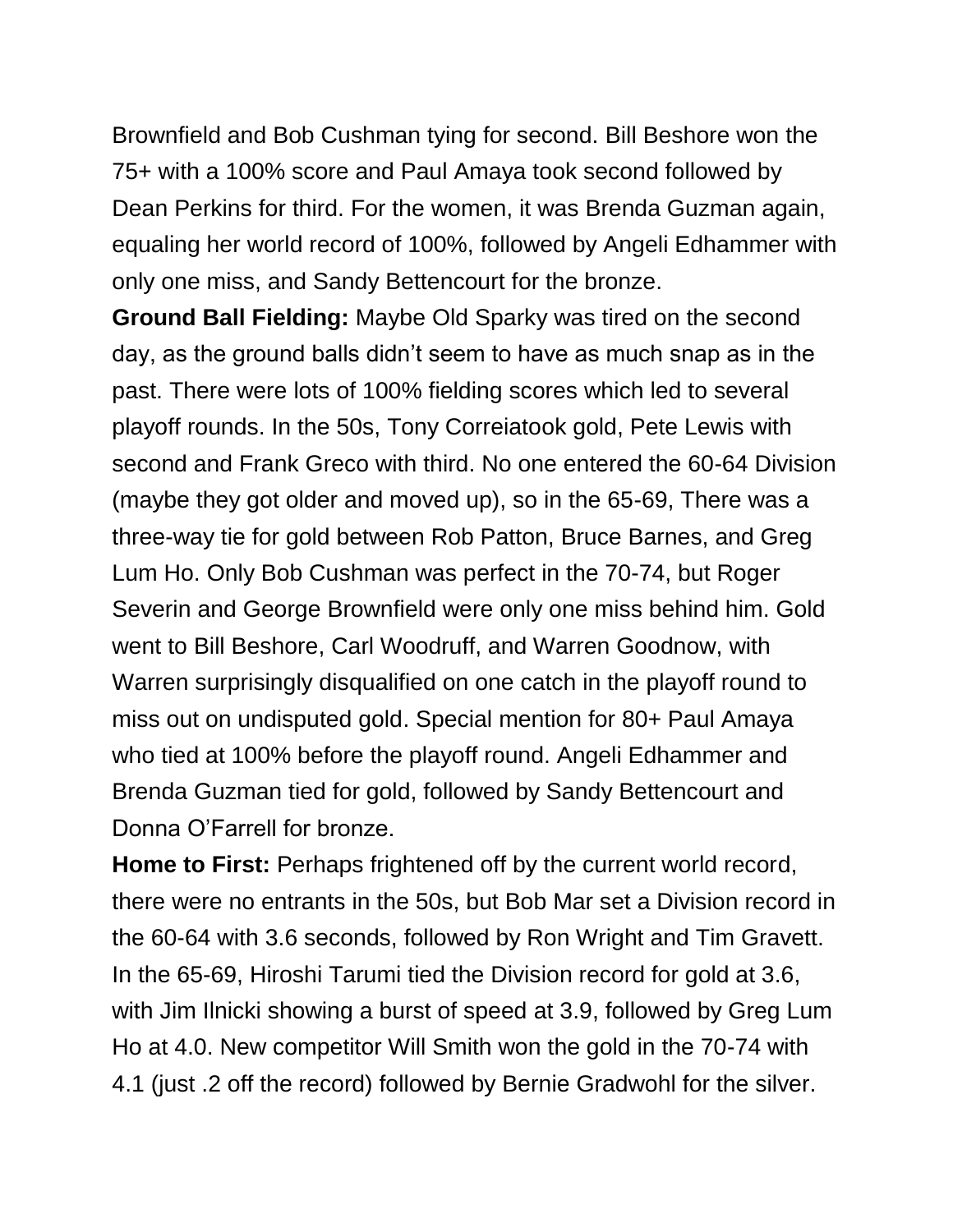The women were led by Angeli Edhammer who tied her Division record of 4.5seconds.

**Home to Home:** Joe Bozzuto Jr. ran unopposed in the 50s and posted a 14.4. In the 60-64, Bob Mar proved the fastest with a14.0, followed by Bob Ligh for silver and Ron Wright for bronze. In the 65- 69, Jim Ilnicki turned in an excellent time of 14.2, followed by Pat Michael for silver. In the 70-74, Bernie Gradwohl won gold with 16.5. No women ran, nor did any 75+, but the 75+ ran an exhibition lap with four runners each taking a segment and posting a fine relay time of 17.4.

**Pitch For Accuracy:** Pitching proved to be more of a challenge this year with two exceptions. Frank Greco won gold in the 50s with 3 for 8. No 60-64s competed, but in the 65-69 Division, Jim Ilnicki tied one of the oldest Senors Games records with 7 for 8 strikes, followed by Pat Michael. In the 70-74 Division, two competitors battled it out, but their scores will remain concealed as Howard Patridge and Roger Severin tied for the gold. Bill Beshore tied his Division record from the 70-74 and won the 75+ tying the Division record with 6 for 8. Paul Amaya, another special 80+ honoree, came in second for the silver, followed by Dean Perkins, yet a third 80+. For the women, Donna O'Farrell was first with another unmentionable score.

**Third to First Throw:** Another seemingly simple challenge—throw the ball from third base and hit the pitching screen at first base, was intimidating for many. Pete Lewis won gold and tied the Division record in the 50s with .600, followed by Tony Correia for silver. In the 60-64, Ron Sorg won again this year over Ron Wright. In the 65-69, scores were surprisingly low with Hiroshi Tarumi and Greg Lum Ho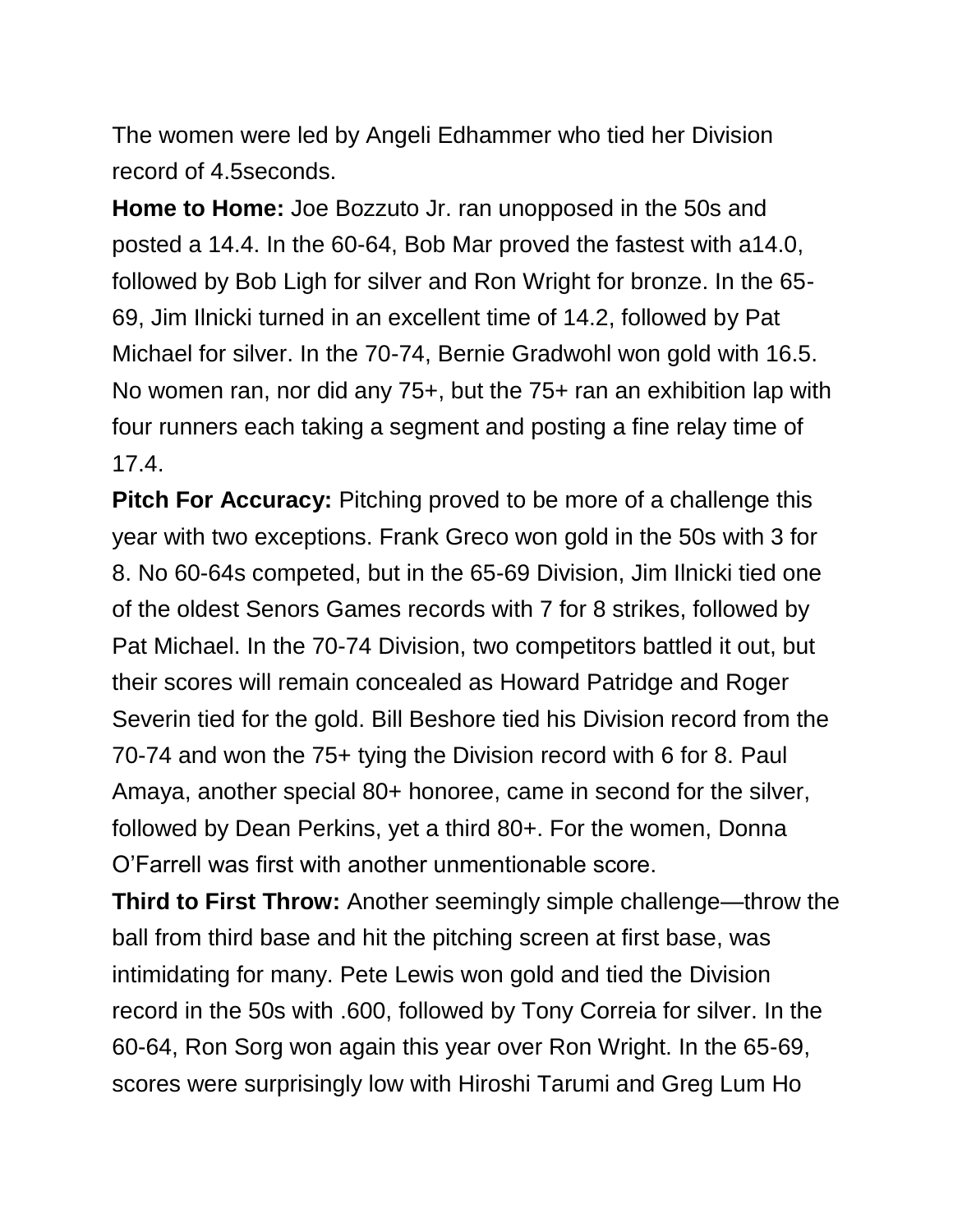tying for the gold after a playoff, followed by Bruce Barnes and Rob Patton. George Brownfield was the winner in the 70-74, with Louis Schultz second and Howard Patridge third. In the 75+, Dave Reck tied the Division record with .600, and Carl Woodruff took the silver, followed by Morris Hosoda and Warren Goodnow tied for bronze. For the women, Sandy Bettencourt medaled with gold

**Center Field Throw:** Again the toughest event—throwing to a six-foot target from 150 feet out in center field. A real test of arm strength, a dozen men still competed for the glory. In the 50s, Tony Correia tied the Division record followed by Brad Spuitenburg and Joe Bozzuto Jr. tied for silver. In the 60-64, Ron Sorg shattered his own World record to overwhelm runnerup Ron Wright followed by Tim Gravett for bronze. Harry Smith set the new Division record in the 65-69, followed by Pat Michael for silver. In the 70-74, only Louis Schultz was brave enough to enter and took gold. In the 75+, Warren Goodnow tied the Division record followed by Dave Reck. For the first time, we had a woman entrant, but she was unable to be present for the competition. Another great two days of competition with many of the winners gathering for an impromptu victory lunch after Friday's conclusion. Many volunteers helped make this possible with setting up the field, lugging equipment from the parking lot, putting up a sound system, shagging balls, acting as judges, feeding the pitching machine, and handing out the awards and taking pictures of the happy winners. The competition finished before noon on both days and dreams of winning next fall rushed through many a head.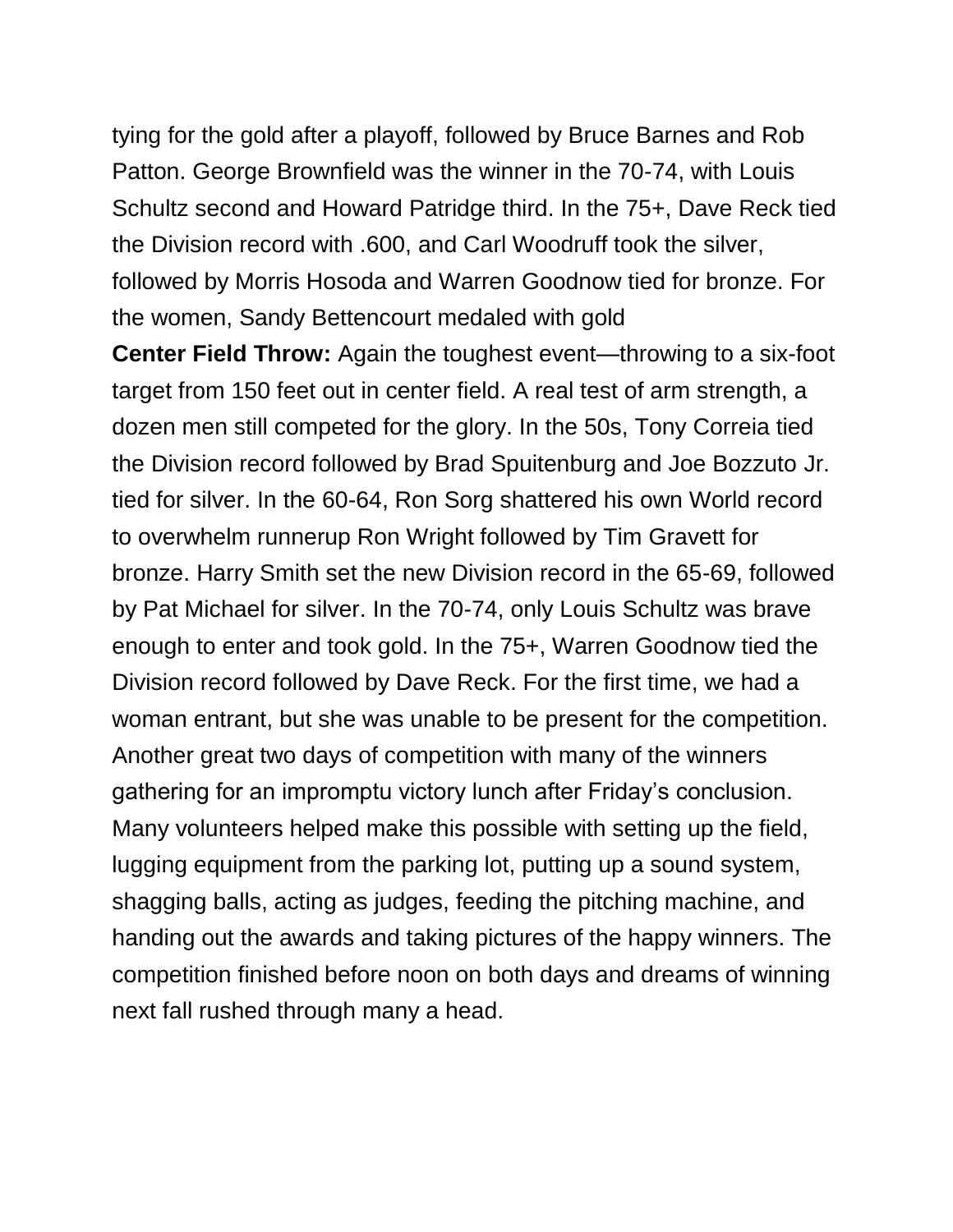#### **We Remember**

Dave Arrigoni passed away at the age of 71 at a tournament in Pleasanton on November 12, 2011. He had played the first game, but then didn't feel well, and evidently died while watching his Olden Bears team compete. Dave was an active volunteer with the Club, involved with all its events, particularly as a team manager in the day play games where he was noted for always batting last on the team he chose. Dave had no wife or children, so in many ways, the Club was his family and his closest friends were from its members. He was the most consistent member of the "lunch bunch" on Thursdays after day play, and his encouraging attitude and athletic skills saw him play on many tournament teams over the years.

The Club hosted a Celebration of Life for Dave on December 1, organized by Pat Michael, Rich Simonson, and Dennis Logie. Almost 100 friends attended, some came from 90 miles away, and many memories of Dave and praise for his character were expressed. \*\*\*\*\*\*\*\*\*\*\*\*\*\*\*\*\*\*\*\*

A memorial service for Mel Rankin, who passed away on January 19 at age 77, was held at the Senior Center on Wednesday, March 21, following day play. Many guests came in their softball attire. Pat Michael and Dennis Logie coordinated the service and the reception afterwards.

Mel was a character, a longtime member of the Club, and an active volunteer, although poor health had stopped him from playing for several years and he was living in a rest home when he passed away.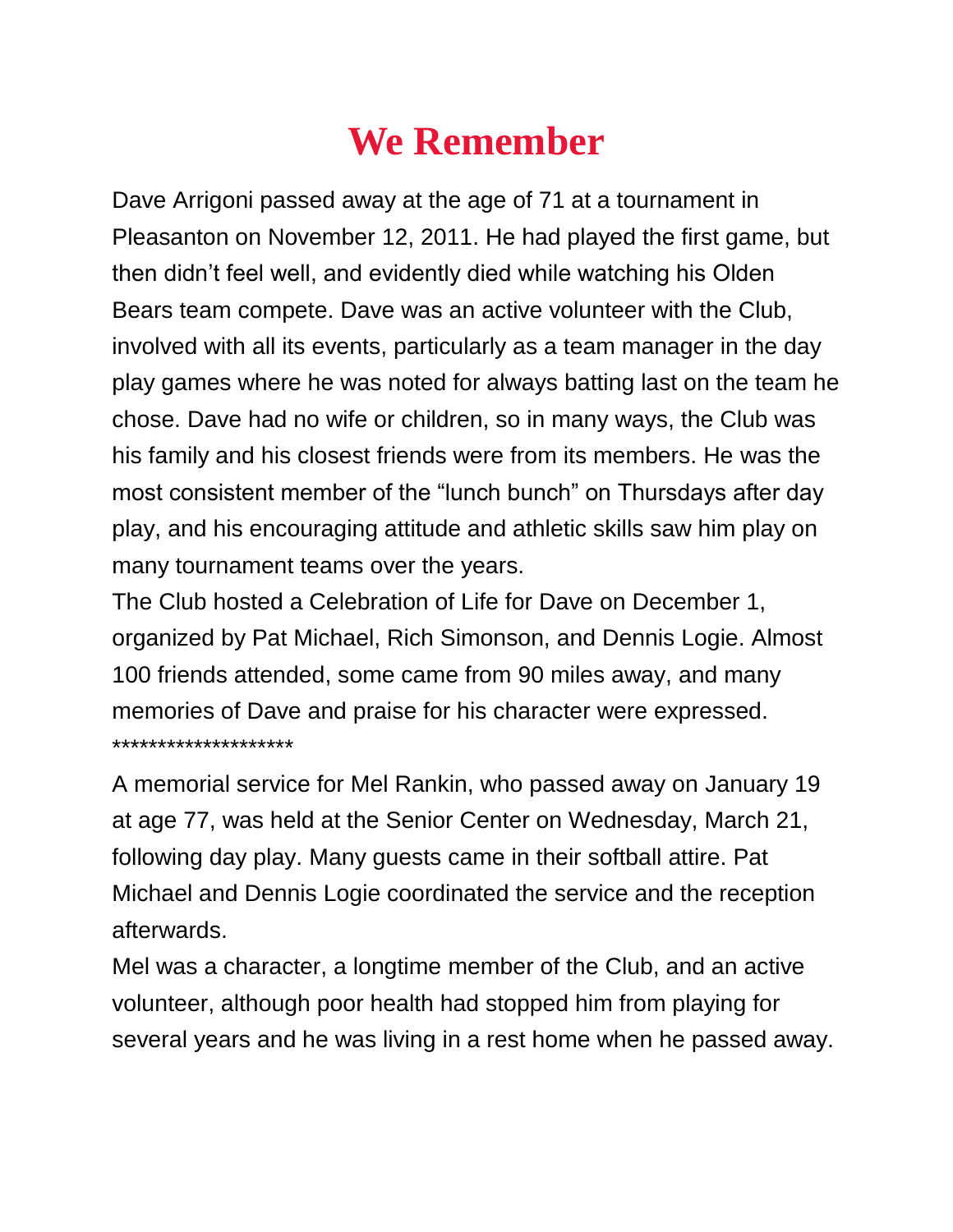There were many stories shared about his life, most of them humorous

A bachelor, Mel's closest family was his sister, Anita, who was there as well as Mel's oldest friend, Gene Lind. More than50 people attended, including other retired players. At the service, tribute was paid to his getting off booze and staying sober without a drink for 40 years. Also, it was shockingly revealed that Mel had NO Native American blood!

\*\*\*\*\*\*\*\*\*\*\*\*\*\*\*\*\*\*\*\*

Bob Strand, a well-known national senior softball figure, and a member of the Club for many years, passed away on June9 after a short illness. Bob was the Webmaster for the Northern California Senior Softball Association and an active player on many teams over the years. He was nicknamed "Tomahawk" for his unique swing which was very effective

A service was held at Bob's home in the San Diego area, and the Club hosted another service at the Senior Center on July 12 for his many friends in northern California. The service was coordinated by Pat Michael and Dennis Logie, along with pictures and videos from his widow, Joyce, and his family. The Vintage Softball Club and NCSSA contributed financially and a fine reception was put on after the service. More than 100 friends and Club members attended and there was lots of sharing.

#### **Trip to the San Jose Giants**

An upbeat group of 45 Club members and family and friends descended on Municipal Stadium in San Jose to enjoy a pre¬game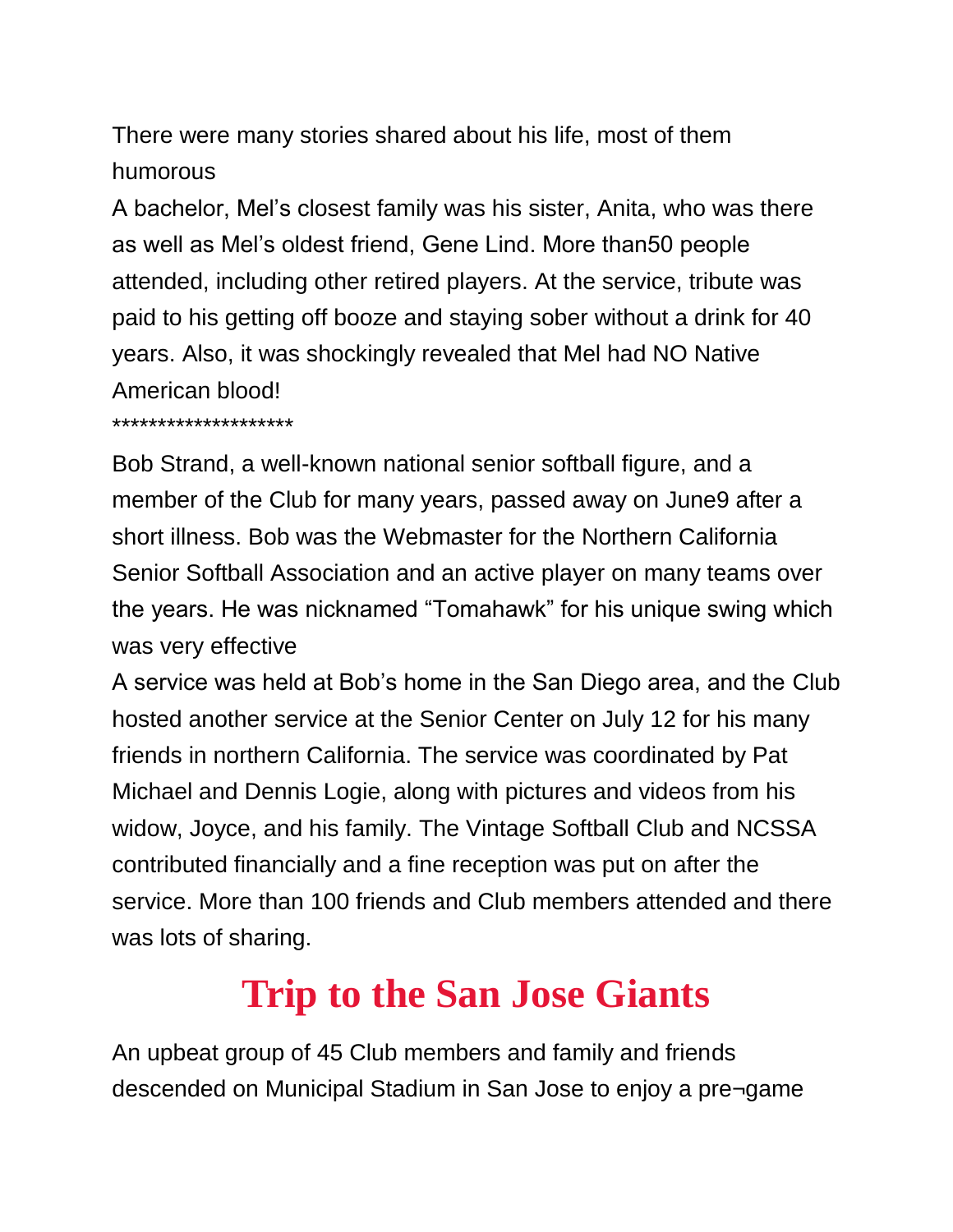BBQ and watch the San Jose Giants play the Visalia Rawhide in our annual minor league outing, organized this year by Pat Michael. It was only the second inning, but suddenly a group of guys rushed down the stairs from our prime seating behind home plate. It seemed early for such an urgent bathroom trip, but the puzzle was soon answered when they smilingly strode up the steps a few minutes later, a beer in each hand. It had been Visalia's "beer-batter" who struck out, thus earning all patrons a half-price beer. Who those thirsty few were will soon be lost to memory.

#### **Safety First**

Bob Cushman has obtained some ball cap inserts, hard plastic liners to protect against errant throws and line drives. Bob knows what he is talking about as he was playing for the Major+ Streamline Circuits in Hayward in May, when he goes into run for one of the power hitters on first after a booming single. The next batter is left handed, and although Bob is alert, he can't avoid the screaming line drive that hits his skull and bounces far out into right field.

Bob stands there dazed, then sits down as he realizes blood is streaming down. Eventually an ambulance arrives and off Bob goes to the local emergency room for 8 stitches (actually staples) on his scalp for the 6 centimeter cut. Dennis Logie drives Bob's car home (driving a stick shift for the first time this century). A week later, Bob stops by the hospital in Hayward to get the staples out, then drives the rest of the way to Reno to participate in the Rock 'N Roll tournament! He wears a helmet, now, when he bats or runs.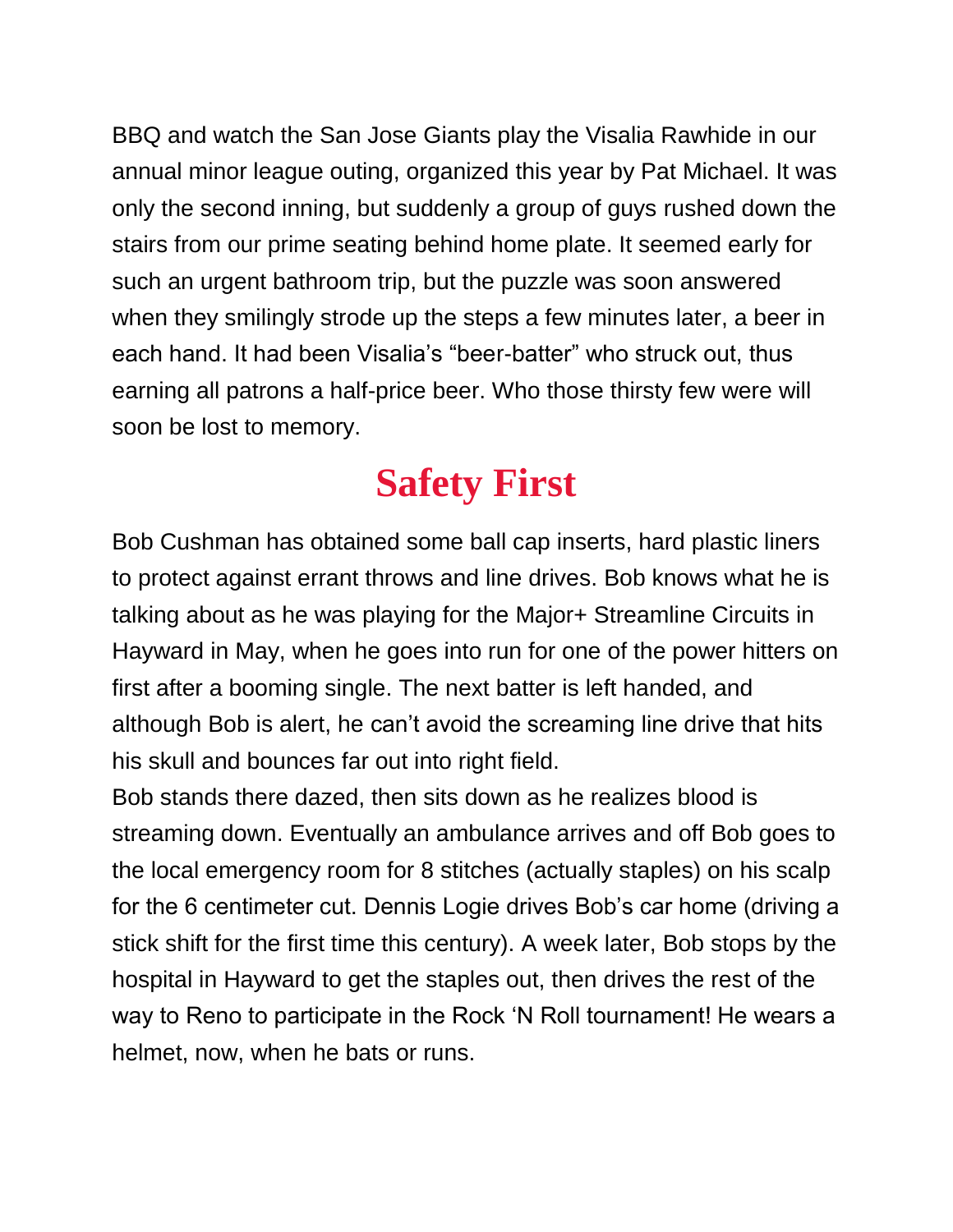# **Club Honors**

In a short ceremony before day play in February, with 55 members present, President Bill Picht announced and thanked three consistent volunteers for their contributions to the Club: Brenda Guzman for her work as the Club webmaster; Dennis Logie for his work as the Club Chaplain; and Donna O'Farrell for her work as the Membership Secretary, maintaining the official records of all 300 members. Each of the recipients was given a card, a box of chocolates, and around of applause.

## **Safety Challenges**

In February, Sid Goldstein broke his hip rushing to get his bat for his at-bat in day play and tripping over the edge of the backstop. Sid refused help to get home, or go to the hospital, but insisted on driving home himself although wife was in Tokyo. Once home, he couldn't get out of the car, the neighbor came to help, Sid ends up in the hospital, then rehab, then home the day his wife arrived home from Tokyo.

## **Nick Loimo Brings Fame to the Club**

A reporter for the San Francisco Examiner learned about Nick still playing at age 92, and lauded his prowess in a feature article in the paper, noting his resemblance to Joe DiMaggio. A well known radio personality, Mike Sugarman of KCBS, read the article, and drove down to interview Nick and several other senior players on the field. He recorded their memories and reasons for still playing softball. This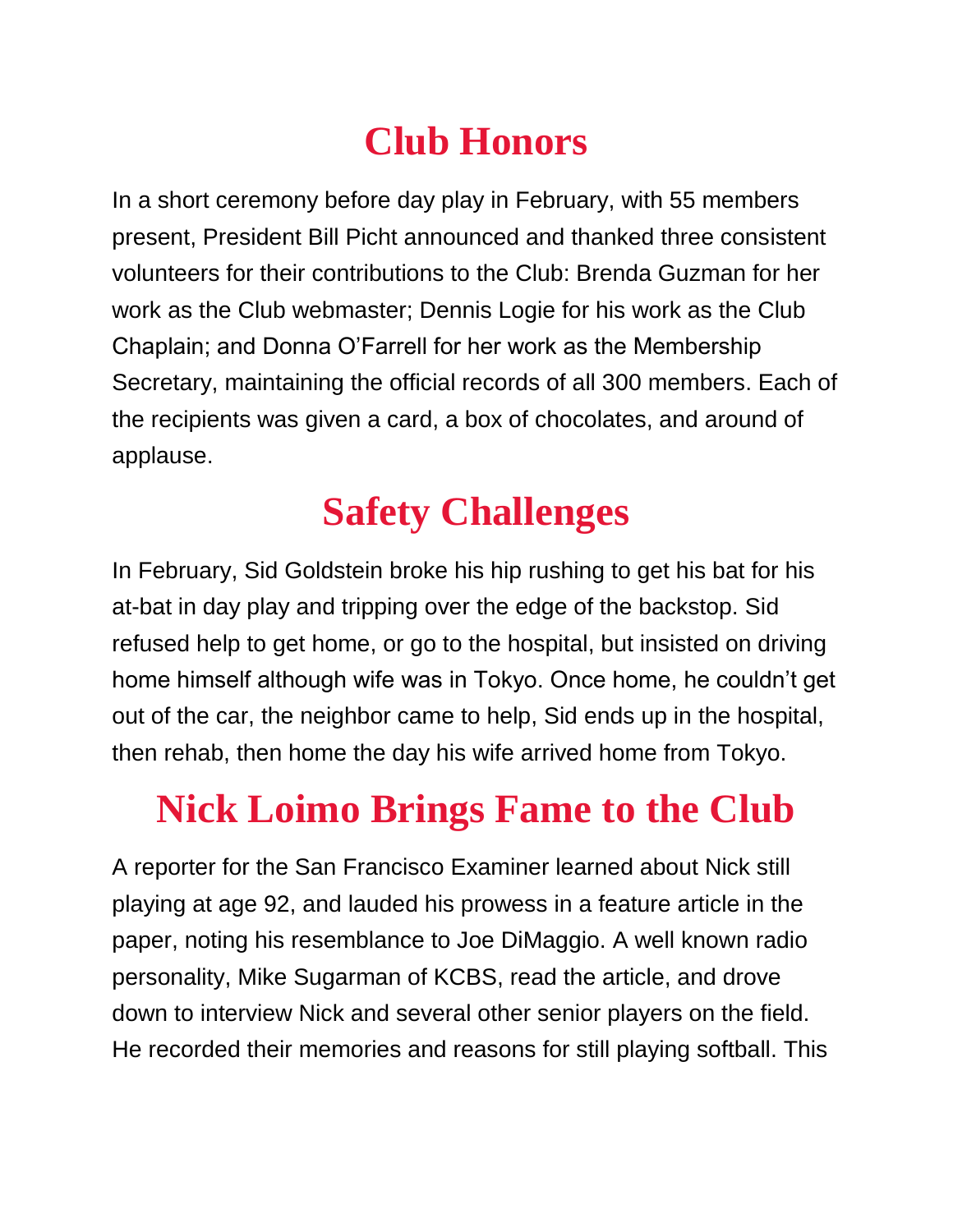resulted in a feature that presented the melange of memories every hour on the radio the next day.

### **Morris Hosoda to Hall of Fame**

Mo Hosoda is the latest Club Member to be elected to the NCSSA Hall of Fame, honored with a ceremony in 2012. Mo, an octogenarian, was instrumental in building the Vintage Softball Club in San Jose, and is also an active player with the Redwood City Chiefs teams. He is known for his willingness to help in our Club activities, especially the annual Señors Games and the Holiday Party. Congratulations Mo!

### **Nick Loimo's 92nd Birthday**

Nick's 92nd birthday party was on April 24. More than 50 people came to a picnic following day play, organized by Ginger Mah. It has become a tradition to celebrate the oldest active player each year on his birthday. Nick had three sons present (all taller, husky, and with large hands), one of whom, Rudy, played in day play and ran for Nick (and pulled his hamstring!). It was great weather and people lingered until almost 2:00, chatting and enjoying the company. Nick received a plaque in the shape of a mitt with his photo from the newspaper in it (thank you Hiroshi Tarumi). As Dennis Kain said, "jelly bean favors, Pepsi to drink, sugary cake with inch high frosting, it doesn't get any better than this." Just then, the ice cream truck pulled up!!

## **Senior Softball In the South Bay**

In the early summer, Bob Cushman and Dennis Logie met with representatives from the Rec Department of Cupertino. They had